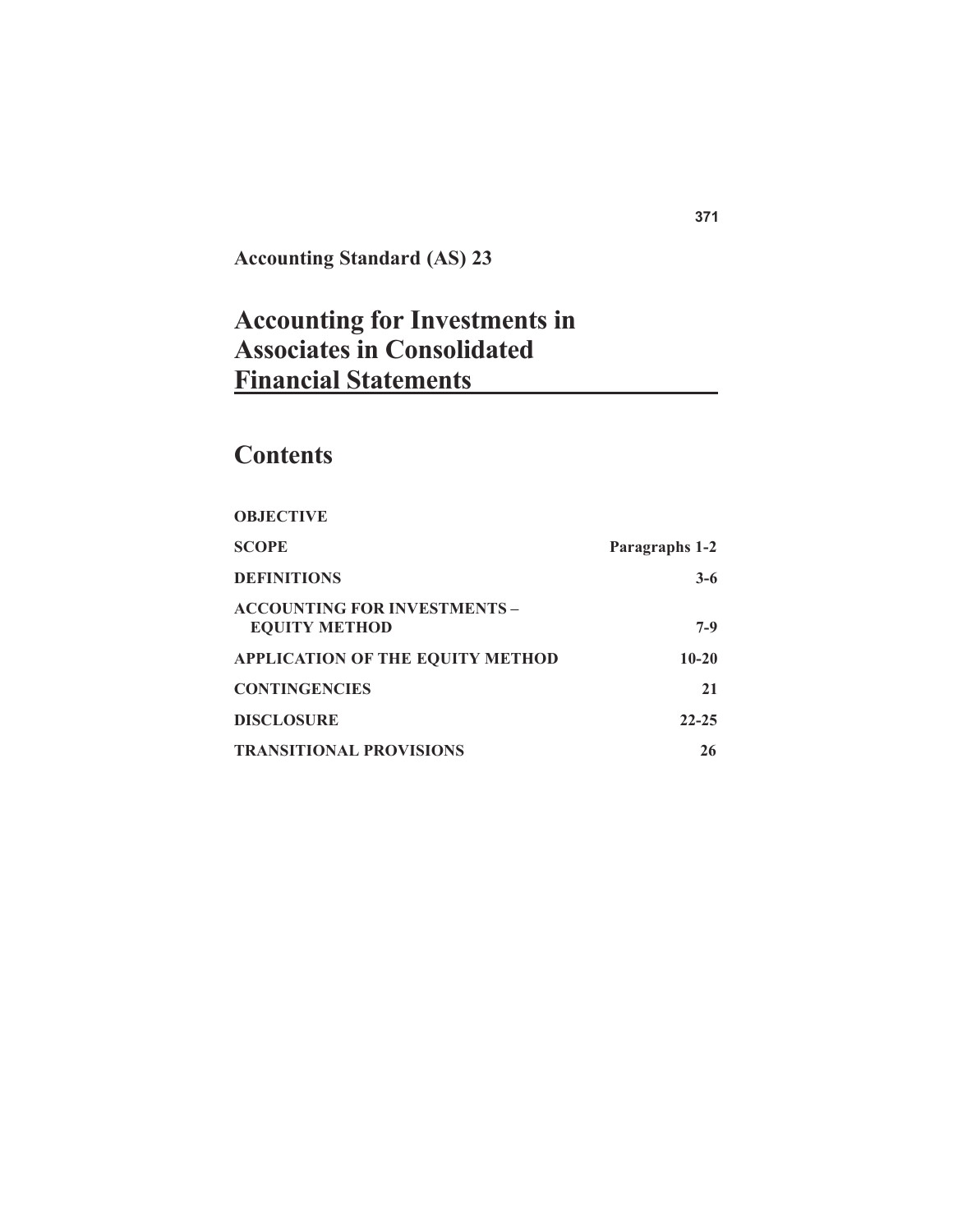## **Accounting Standard (AS) 23**

## **Accounting for Investments in Associates in Consolidated Financial Statements1**

*(This Accounting Standard includes paragraphs set in bold italic type and plain type, which have equal authority. Paragraphs in bold italic type indicate the main principles. This Accounting Standard should be read in the context of its objective and the General Instructions contained in part A of the Annexure to the Notification.)*

## **Objective**

The objective of this Standard is to set out principles and procedures for recognising, in the consolidated financial statements, the effects of the investments in associates on the financial position and operating results of a group.

### **Scope**

*1. This Standard should be applied in accounting for investments in associates in the preparation and presentation of consolidated financial statements by an investor.*

2. This Standard does not deal with accounting for investments in associates in the preparation and presentation of separate financial statements by an investor. 2

<sup>&</sup>lt;sup>1</sup> It is clarified that AS 23 is mandatory if an enterprise presents consolidated financial statements. In other words, if an enterprise presents consolidated financial statements, it should account for investments in associates in the consolidated financial statements in accordance with AS 23.

<sup>2</sup> Accounting Standard (AS) 13, 'Accounting for Investments', is applicable for accounting for investments in associates in the separate financial statements of an investor.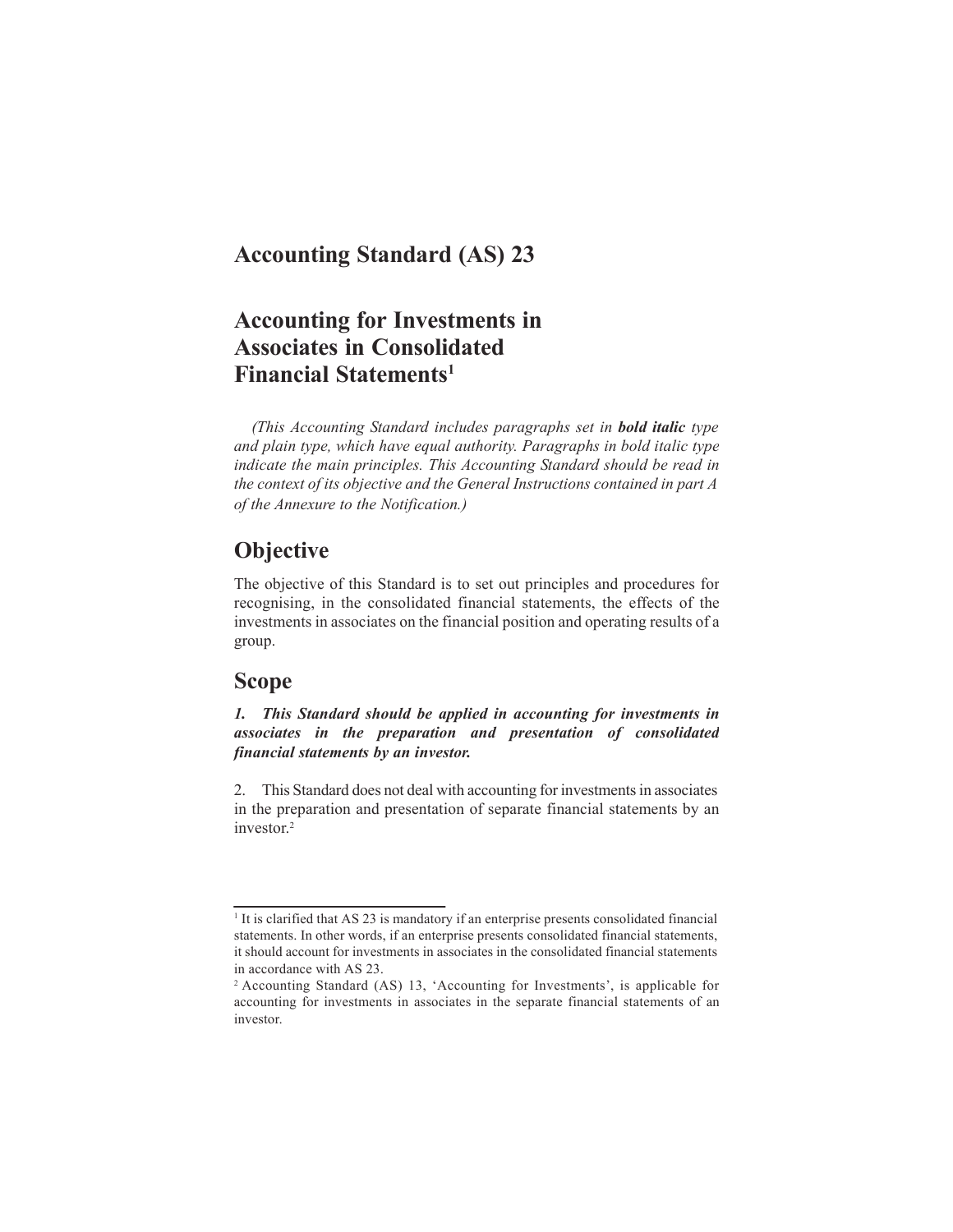## **Definitions**

*3. For the purpose of this Standard, the following terms are used with the meanings specified:*

- *3.1 An associate is an enterprise in which the investor has significant influence and which is neither a subsidiary nor a joint venture<sup>3</sup> of the investor.*
- *3.2 Significant influence is the power to participate in the financial and/ or operating policy decisions of the investee but not control over those policies.*
- *3.3 Control:*
	- *(a) The ownership, directly or indirectly through subsidiary(ies), of more than one-half of the voting power of an enterprise; or*
	- *(b) control of the composition of the board of directors in the case of a company or of the composition of the corresponding governing body in case of any other enterprise so as to obtain economic benefits from its activities.*
- *3.4 A subsidiary is an enterprise that is controlled by another enterprise (known as the parent).*
- *3.5 A parent is an enterprise that has one or more subsidiaries.*
- *3.6 A group is a parent and all its subsidiaries.*
- *3.7 Consolidated financial statements are the financial statements of a group presented as those of a single enterprise.*
- *3.8 The equity method is a method of accounting whereby the investment is initially recorded at cost, identifying any goodwill/capital reserve arising at the time of acquisition. The carrying amount of the investment is adjusted thereafter for the post acquisition change in the investor's share of net assets of the investee. The consolidated statement of profit and loss reflects the investor's share of the results*

#### *of operations of the investee.*

<sup>3</sup> Accounting Standard (AS) 27, 'Financial Reporting of Interests in Joint Ventures', defines the term 'joint venture' and specifies the requirements relating to accounting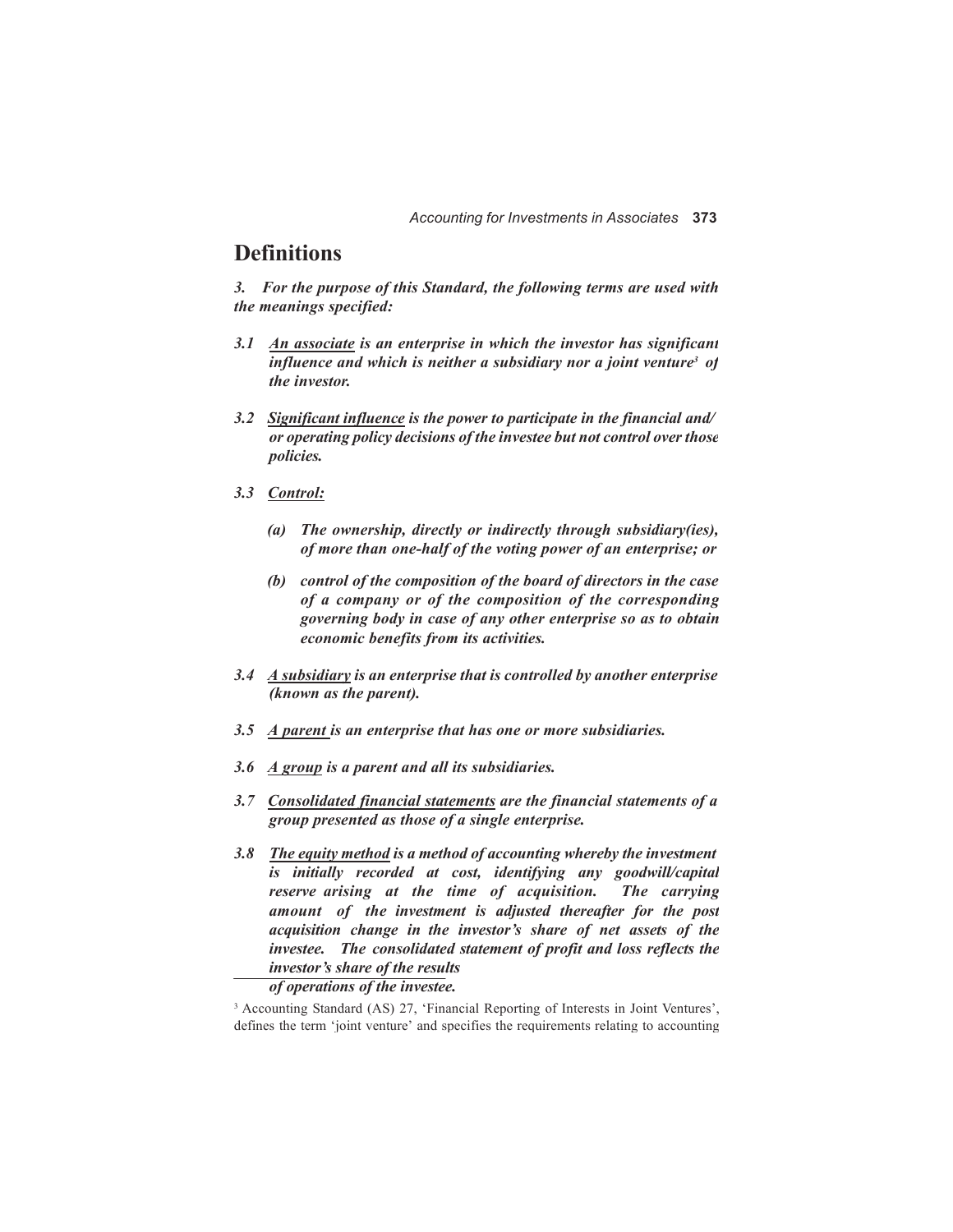#### *3.9 Equity is the residual interest in the assets of an enterprise after deducting all its liabilities.*

4. For the purpose of this Standard, significant influence does not extend to power to govern the financial and/or operating policies of an enterprise. Significant influence may be gained by share ownership, statute or agreement. As regards share ownership, if an investor holds, directly or indirectly through subsidiary(ies), 20% or more of the voting power of the investee, it is presumed that the investor has significant influence, unless it can be clearly demonstrated that this is not the case. Conversely, if the investor holds, directly or indirectly through subsidiary(ies), less than 20% of the voting power of the investee, it is presumed that the investor does not have significant influence, unless such influence can be clearly demonstrated. A substantial or majority ownership by another investor does not necessarily preclude an investor from having significant influence.

#### Explanation:

In considering the share ownership, the potential equity shares of the investee held by the investor are not taken into account for determining the voting power of the investor.

5. The existence of significant influence by an investor is usually evidenced in one or more of the following ways:

- (a) Representation on the board of directors or corresponding governing body of the investee;
- (b) participation in policy making processes;
- (c) material transactions between the investor and the investee;
- (d) interchange of managerial personnel; or
- (e) provision of essential technical information.

6. Under the equity method, the investment is initially recorded at cost, identifying any goodwill/capital reserve arising at the time of acquisition and the carrying amount is increased or decreased to recognise the investor's share of the profits or losses of the investee after the date of acquisition. Distributions received from an investee reduce the carrying amount of the investment. Adjustments to the carrying amount may also be necessary for alterations in the investor's proportionate interest in the investee arising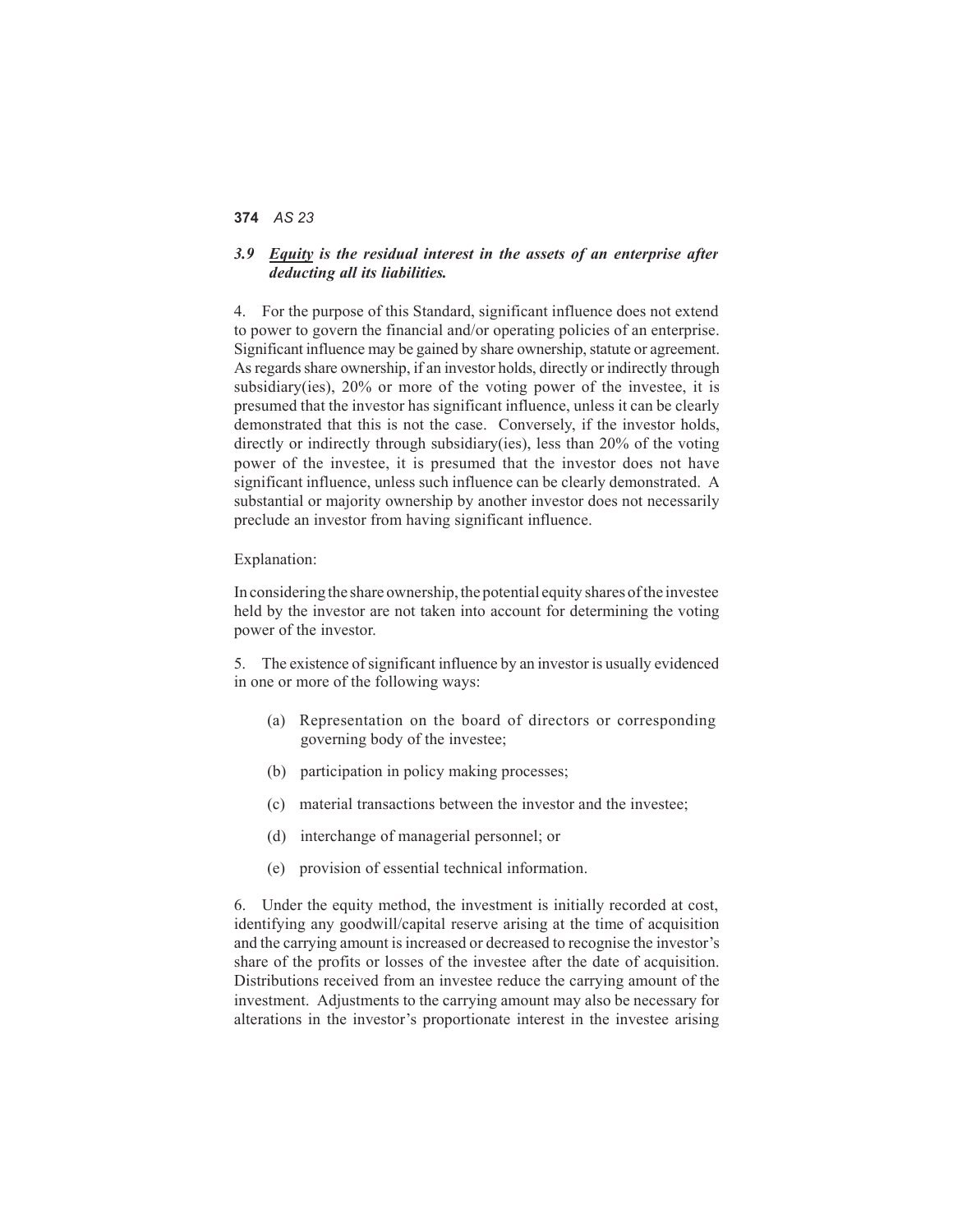from changes in the investee's equity that have not been included in the statement of profit and loss. Such changes include those arising from the revaluation of fixed assets and investments, from foreign exchange translation differences and from the adjustment of differences arising on amalgamations.

Explanations:

- (a) Adjustments to the carrying amount of investment in an investee arising from changes in the investee's equity that have not been included in the statement of profit and loss of the investee are directly made in the carrying amount of investment without routing it through the consolidated statement of profit and loss. The corresponding debit/credit is made in the relevant head of the equity interest in the consolidated balance sheet. For example, in case the adjustment arises because of revaluation of fixed assets by the investee, apart from adjusting the carrying amount of investment to the extent of proportionate share of the investor in the revalued amount, the corresponding amount of revaluation reserve is shown in the consolidated balance sheet.
- (b) In case an associate has made a provision for proposed dividend in its financial statements, the investor's share of the results of operations of the associate is computed without taking into consideration the proposed dividend.

## **Accounting for Investments – Equity Method**

*7. An investment in an associate should be accounted for in consolidated financial statements under the equity method except when:*

- *(a) the investment is acquired and held exclusively with a view to its subsequent disposal in the near future; or*
- *(b) the associate operates under severe long-term restrictions that significantly impair its ability to transfer funds to the investor.*

*Investments in such associates should be accounted for in accordance with Accounting Standard (AS) 13, Accounting for Investments. The reasons for not applying the equity method in accounting for investments in an associate should be disclosed in the consolidated financial statements.*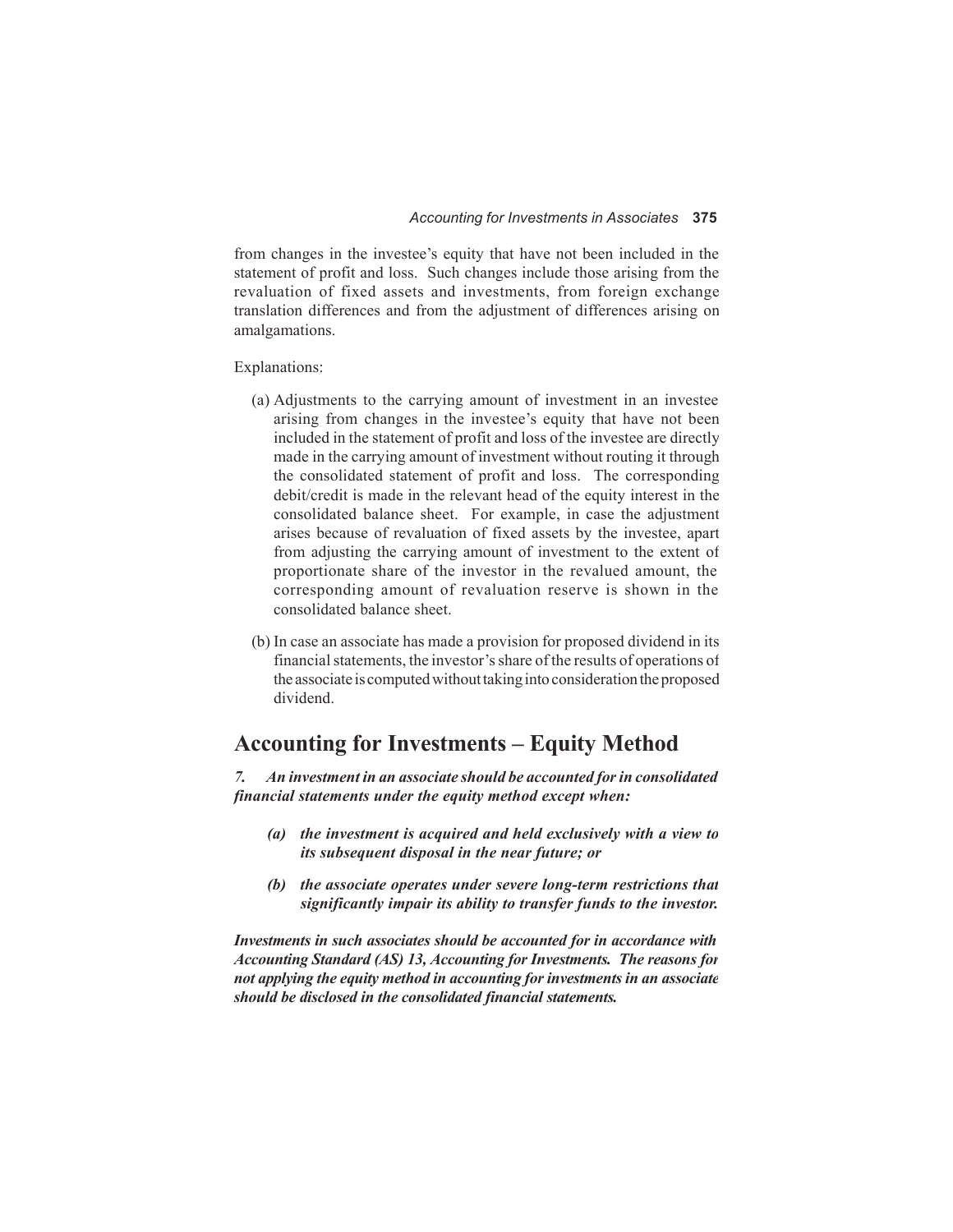#### *Explanation:*

*The period of time, which is considered as near future for the purposes of this Standard, primarily depends on the facts and circumstances of each case. However, ordinarily, the meaning of the words 'near future' is considered as not more than twelve months from acquisition of relevant investments unless a longer period can be justified on the basis of facts and circumstances of the case. The intention with regard to disposal of the relevant investment is considered at the time of acquisition of the investment. Accordingly, if the relevant investment is acquired without an intention to its subsequent disposal in near future, and subsequently, it is decided to dispose off the investment, such an investment is not excluded from application of the equity method, until the investment is actually disposed off. Conversely, if the relevant investment is acquired with an intention to its subsequent disposal in near future, however, due to some valid reasons, it could not be disposed off within that period, the same will continue to be excluded from application of the equity method, provided there is no change in the intention.*

8. Recognition of income on the basis of distributions received may not be an adequate measure of the income earned by an investor on an investment in an associate because the distributions received may bear little relationship to the performance of the associate. As the investor has significant influence over the associate, the investor has a measure of responsibility for the associate's performance and, as a result, the return on its investment. The investor accounts for this stewardship by extending the scope of its consolidated financial statements to include its share of results of such an associate and so provides an analysis of earnings and investment from which more useful ratios can be calculated. As a result, application of the equity method in consolidated financial statements provides more informative reporting of the net assets and net income of the investor.

#### *9. An investor should discontinue the use of the equity method from the date that:*

- *(a) it ceases to have significant influence in an associate butretains, either in whole or in part, its investment; or*
- *(b) the use of the equity method is no longer appropriate because the associate operates under severe long-term restrictions that significantly impair its ability to transfer funds to the investor.*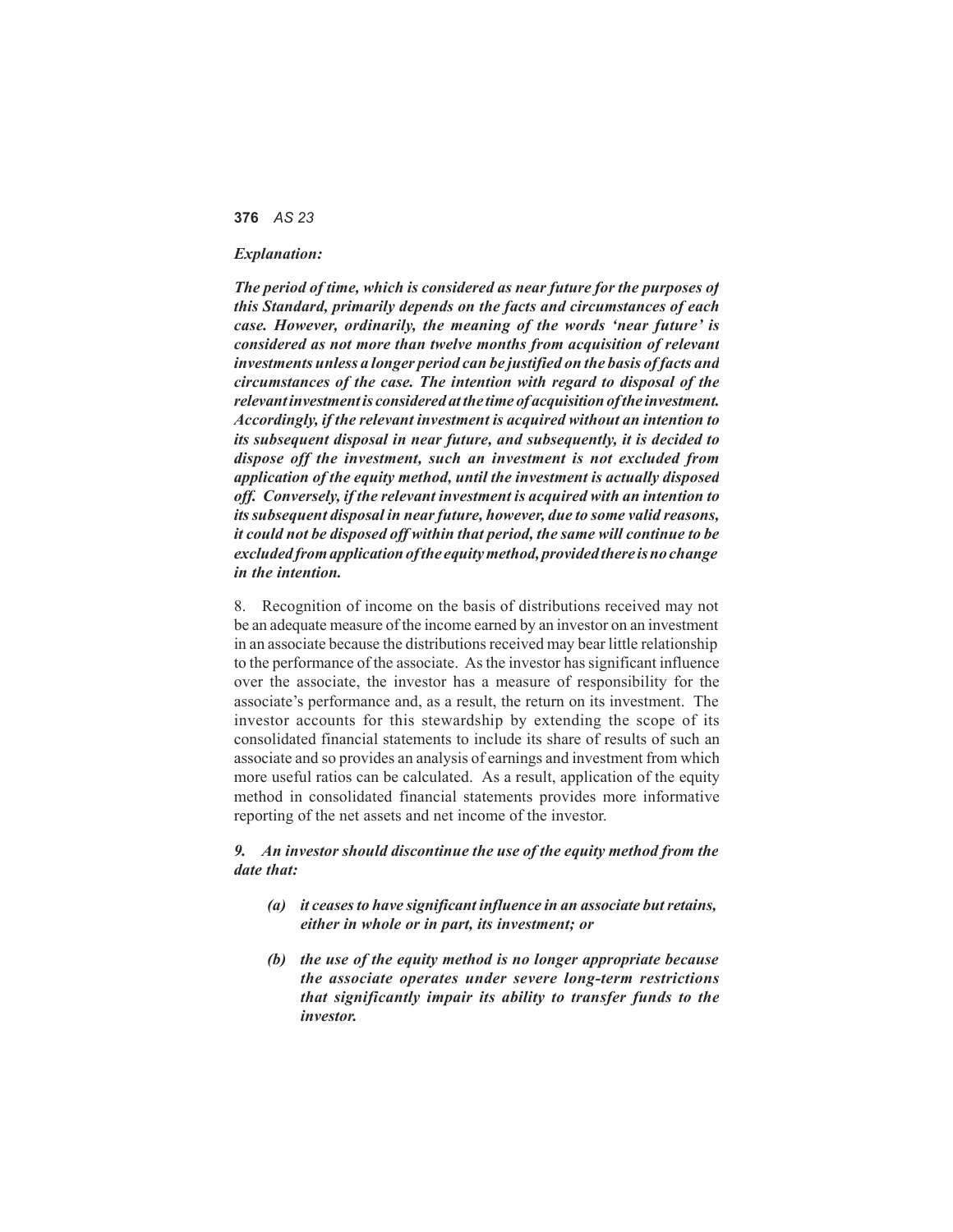*From the date of discontinuing the use of the equity method, investments in such associates should be accounted for in accordance with Accounting Standard (AS) 13, Accounting for Investments. For this purpose, the carrying amount of the investment at that date should be regarded as cost thereafter.*

## **Application of the Equity Method**

10. Many of the procedures appropriate for the application of the equity method are similar to the consolidation procedures set out in Accounting Standard (AS) 21, Consolidated Financial Statements. Furthermore, the broad concepts underlying the consolidation procedures used in the acquisition of a subsidiary are adopted on the acquisition of an investment in an associate.

11. An investment in an associate is accounted for under the equity method from the date on which it falls within the definition of an associate. On acquisition of the investment any difference between the cost of acquisition and the investor's share of the equity of the associate is described as goodwill or capital reserve, as the case may be.

*12. Goodwill/capital reserve arising on the acquisition of an associate by an investor should be included in the carrying amount of investment in the associate but should be disclosed separately.*

*13. In using equity method for accounting for investment in an associate, unrealised profits and losses resulting from transactions between the investor (or its consolidated subsidiaries) and the associate should be eliminated to the extent of the investor 's interest in the associate. Unrealised losses should not be eliminated if and to the extent the cost of the transferred asset cannot be recovered.*

14. The most recent available financial statements of the associate are used by the investor in applying the equity method; they are usually drawn up to the same date as the financial statements of the investor. When the reporting dates of the investor and the associate are different, the associate often prepares, for the use of the investor, statements as at the same date as the financial statements of the investor. When it is impracticable to do this, financial statements drawn up to a different reporting date may be used. The consistency principle requires that the length of the reporting periods, and any difference in the reporting dates, are consistent from period to period.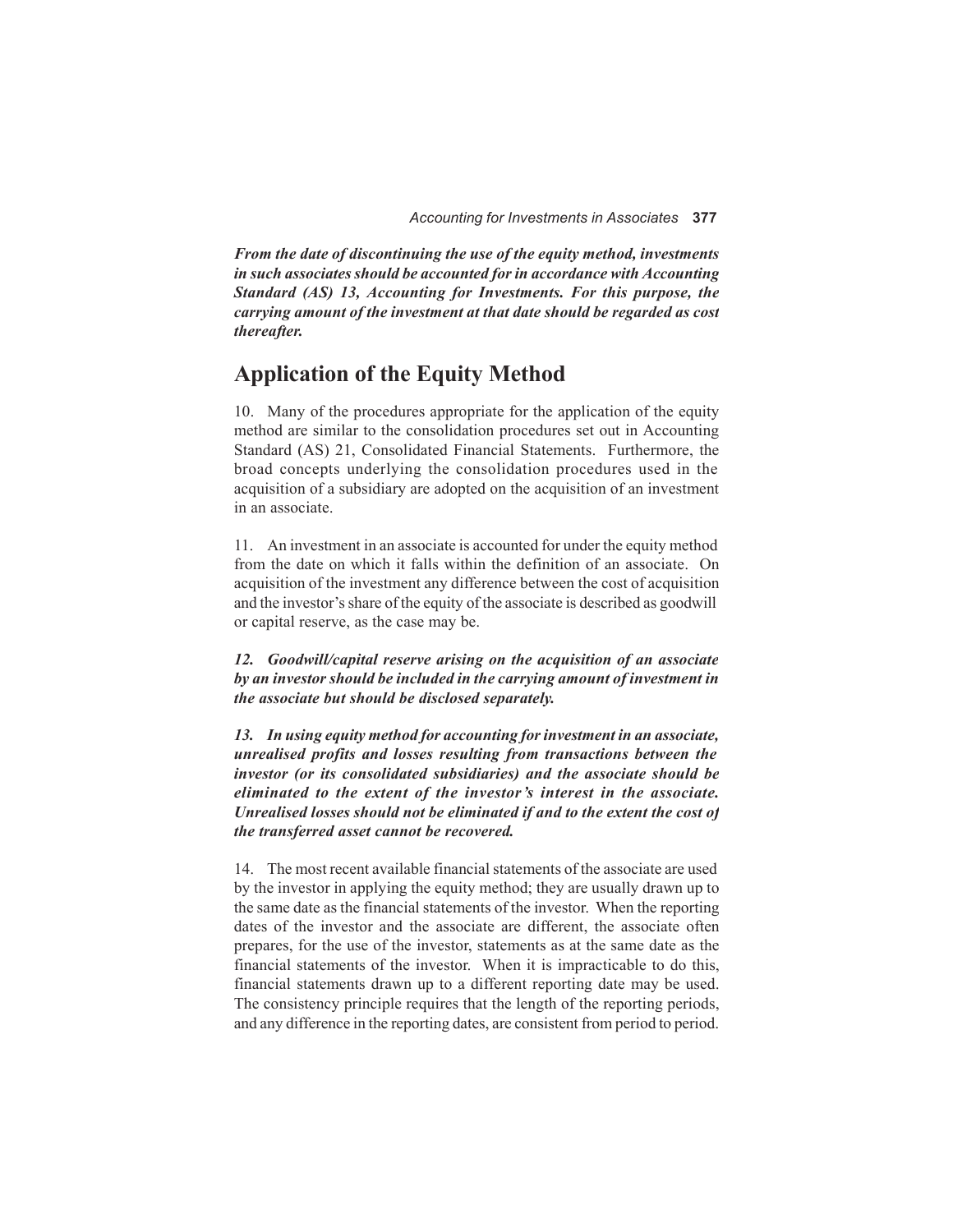15. When financial statements with a different reporting date are used, adjustments are made for the effects of any significant events or transactions between the investor (or its consolidated subsidiaries) and the associate that occur between the date of the associate's financial statements and the date of the investor's consolidated financial statements.

16. The investor usually prepares consolidated financial statements using uniform accounting policies for the like transactions and events in similar circumstances. In case an associate uses accounting policies other than those adopted for the consolidated financial statements for like transactions and events in similar circumstances, appropriate adjustments are made to the associate's financial statements when they are used by the investor in applying the equity method. If it is not practicable to do so, that fact is disclosed along with a brief description of the differences between the accounting policies.

17. If an associate has outstanding cumulative preference shares held outside the group, the investor computes its share of profits or losses after adjusting for the preference dividends whether or not the dividends have been declared.

18. If, under the equity method, an investor's share of losses of an associate equals or exceeds the carrying amount of the investment, the investor ordinarily discontinues recognising its share of further losses and the investment is reported at nil value. Additional losses are provided for to the extent that the investor has incurred obligations or made payments on behalf of the associate to satisfy obligations of the associate that the investor has guaranteed or to which the investor is otherwise committed. If the associate subsequently reports profits, the investor resumes including its share of those profits only after its share of the profits equals the share of net losses that have not been recognised.

19. Where an associate presents consolidated financial statements, the results and net assets to be taken into account are those reported in that associate's consolidated financial statements.

*20. The carrying amount of investment in an associate should be reduced to recognise a decline, other than temporary, in the value of the investment, such reduction being determined and made for each investment individually.*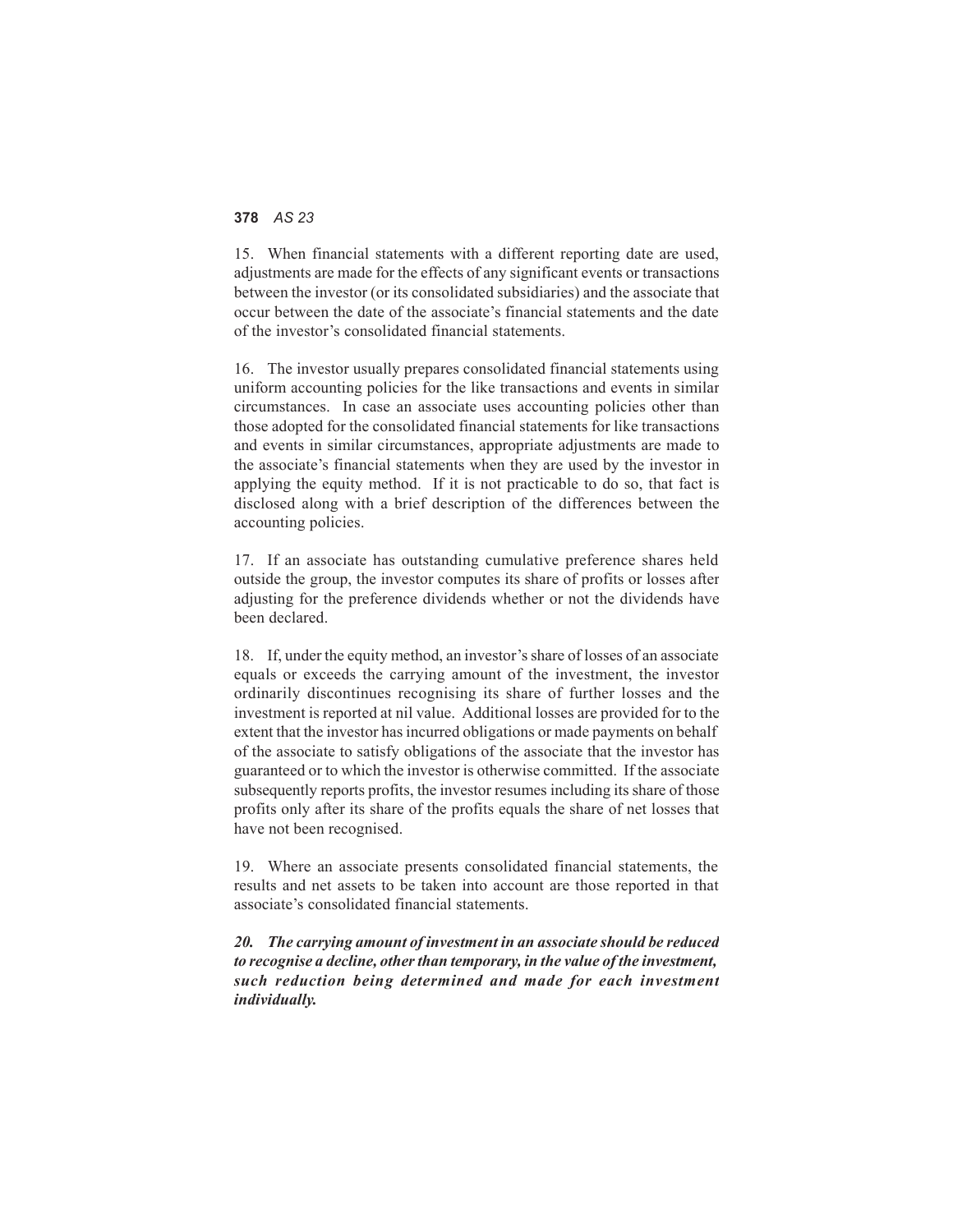## **Contingencies**

21. In accordance with Accounting Standard (AS) 4, Contingencies and Events Occurring After the Balance Sheet Date, the investor discloses in the consolidated financial statements:

- (a) its share of the contingencies and capital commitments of an associate for which it is also contingently liable; and
- (b) those contingencies that arise because the investor is severally liable for the liabilities of the associate.

### **Disclosure**

*22. In addition to the disclosures required by paragraph 7 and 12, an appropriate listing and description of associates including the proportion of ownership interest and, if different, the proportion of voting power held should be disclosed in the consolidated financial statements.*

*23. Investments in associates accounted for using the equity method should be classified as long-term investments and disclosed separately in the consolidated balance sheet. The investor's share of the profits or losses of such investments should be disclosed separately in the consolidated statement of profit and loss. The investor's share of any extraordinary or prior period items should also be separately disclosed.*

*24. The name(s) of the associate(s) of which reporting date(s) is/are different from that of the financial statements of an investor and the differences in reporting dates should be disclosed in the consolidated financial statements.*

25. In case an associate uses accounting policies other than those adopted *for the consolidated financial statements for like transactions and events in similar circumstances and it is not practicable to make appropriate adjustments to the associate's financial statements, the fact should be disclosed along with a brief description of the differences in the accounting policies.*

## **Transitional Provisions**

*26. On the first occasion when investment in an associate is accounted*